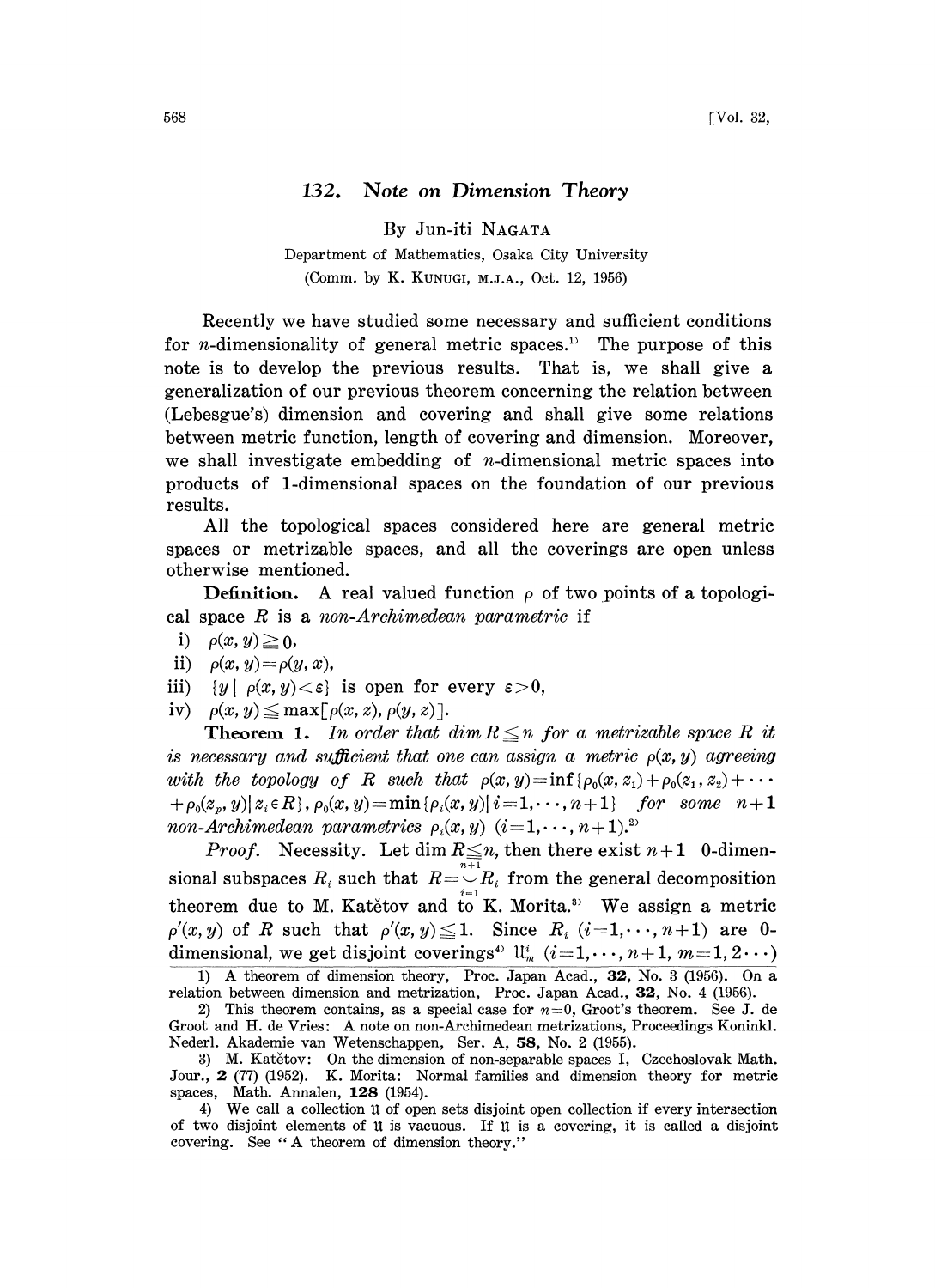of  $R_i$  such that  $\mathfrak{U}_{m+1}^i<\mathfrak{U}_m^i$ ,  $\mathfrak{U}_m^i<\mathfrak{S}_m$  in  $R_i$  for  $\mathfrak{S}_m=\{S_{1/2^m}(x)|x\in R\}$ , where  $S_{1/2}(x)=(y|\rho'(x, y)-1/2^{m})$ . We define open disjoint collections  $\mathfrak{B}_{m}^{i}$  (i=1,  $\cdots$ ,  $n+1$ ,  $m=0$ ,  $1 \cdots$ ) of R as follows.  $\mathfrak{B}_{0}^{i}=[R]$ . Let  $\mathfrak{U}_{m+1}^{i}=[\mathfrak{U}_{\alpha}]\alpha \in A$ , then for every point  $x \in R_i$  we can find  $\alpha \in A$  such that  $x \in U_a$  and  $\varepsilon(x)>0$  such that  $S_{\varepsilon(x)}(x)\cap R_i\subseteq U_a$ ,  $S_{\varepsilon(x)}(x)\subseteq S_a$  for some  $S_a\in\mathfrak{S}_{m+1}$  with  $S_a \supseteq U_a$ . We put  $V_a = \bigcup_{\{S_{\varepsilon(x)},(x')\}} S_{\varepsilon(x)}$   $\bigcup_{\{S_{\varepsilon(x)},(x')\}} S_{\varepsilon(x')}$  ( $\bigcup_{S_a} S_a$ ). If  $\mathfrak{B}_{m}^i$  is defined,<br>then we define  $\mathfrak{B}_{m+1}^i$  by  $\mathfrak{B}_{m+1}^i = \mathfrak{B}_{m}^i \setminus \{V_a | \alpha \in A\}$ .<sup>55</sup> Then  $\mathfrak{B}_{$  $=\mathbb{E}_{m\wedge\{V_{\alpha}\}\alpha\in A\}}^{i}$ . Then  $\mathbb{E}_{m}^{i}$  ( $i=1,\cdots$ <br>  $\alpha$  open disjoint collections such that<br>  $\alpha$  a real valued function  $\rho_{i}$  of two point<br>  $\alpha_{m}^{i}$ ).<sup>6</sup> Then it is easily seen that  $n+1, m=0,1 \cdots$  are obviously open disjoint collections such that  $\mathfrak{B}_{m+1}^i < \mathfrak{B}_m^i < \mathfrak{S}_m$ . Now we define a real valued function  $\rho_i$  of two points by  $\rho_i(x, y) = \inf\{1/2^{m-1}|y \in S(x, \mathfrak{B}_m^i)\}\,$ .<sup>6</sup> Then it is easily seen that is a non-Archimedean parametric. It is also obvious that  $\rho(x, y)$  $=\inf \{\rho_0(x,z_1)+\cdots+\rho_0(z_n,y)|z_i\in R\}\ (\rho_0(x,y)=\min \{\rho_i(x,y)|\ i=1,\cdots,n+1\})$ is a metric of R.

Sufficiency. Let  $\rho(x, y)$  is a metric of R satisfying the condition,<br>then we see easily that  $R = \bigcup_{i=1}^{n+1} R_i$  for  $R_i = \{x \mid \rho_i(x, x) = 0\}$ . To see this,<br>we assume the existence of  $x \in R$  such that  $x \notin \bigcup_{i=1}^{n+1} R_i$ . T be  $\rho_i(x,x)=\varepsilon_i>0$   $(i=1,\dots,n+1)$ , and hence from the property of  $\rho_i$ , it holds  $\rho_i(x,y) = \max[\rho_i(x,y), \rho_i(x,y)] \ge \rho_i(x,x) = \varepsilon_i$  for every  $y \in R$ . Therefore  $\rho_0(x, y) \ge \min \varepsilon_i > 0$ , and hence  $\rho(x, z) \ge \min \varepsilon_i > 0$  for every  $z \in R$ , which is a contradiction.

Putting  $S_{1/m}^i(x) = \{y \mid \rho_i(x, y) < 1/m\}$ , we see easily from iv) that  $S_{1/m}^i(x) \sim S_{1/m}^i(y) \neq \phi$  implies  $S_{1/m}^i(x) = S_{1/m}^i(y)$ . Hence  $\mathcal{U}_m^i = \{S_{1/m}^i(x) \sim R_i\}$  $x \in R_i$  (m=1,2...) are open disjoint covering of  $R_i$ . Moreover, since  $y \in S(x, \mathbb{U}_m^i)$  implies  $\rho(x, y) \leq \rho_i(x, y) < 1/m$ ,  $\{\mathbb{U}_m^i | m=1, 2 \cdots\}$  is an open basis of  $R_i$ . Thus we conclude dim  $R_i = 0$ .<sup>7</sup> This combining with  $R = \bigcup_{i=1}^{n+1} R_i$  implies dim  $R \leq n$  from the general decomposition theorem.

Next we proceed to generalize our previous theorem:

In order that a  $T_1$ -topological space R is a metrizable space with  $dim R \leq n$  it is necessary and sufficient that there exists a sequence  $\mathfrak{B}_1 > \mathfrak{B}_2^* > \mathfrak{B}_2 > \mathfrak{B}_3^* > \cdots$  of open coverings such that  $S(p, \mathfrak{B}_m)$  (m=1,2 $\cdots$ ) is a nbd basis for each point p of R and such that each set of  $\mathfrak{B}_{m+1}$ intersects at most  $n+1$  sets of  $\mathfrak{B}_{m}$ .<sup>8)</sup>

**Theorem 2.** In order that a  $T_1$ -topological space R is a metrizable space with dim  $R\leq n$  it is necessary and sufficient that there exists a sequence  $\mathfrak{B}_1 > \mathfrak{B}_2^* > \mathfrak{B}_3 > \mathfrak{B}_3^* > \cdots$  of open coverings such that  $S(p, \mathfrak{B}_m)$  $(m=1, 2 \cdots)$  is a nbd basis for each point p of R and such that order  $\mathfrak{B}_{m} \leq n+1$  (m=1, 2...).

<sup>5)</sup>  $\mathcal{B} \wedge \mathcal{D} = \{P \cap Q | P \in \mathcal{B}, Q \in \mathcal{D}\}\$  for open collections  $\mathcal{B}, \mathcal{D}, \mathcal{B} \leq \mathcal{D}\}$  for open collections  $\mathfrak{P}, \mathfrak{Q}$  means that  $P \subseteq Q$  for every  $P \in \mathfrak{P}$  and for some  $Q \in \mathfrak{Q}$ .

<sup>6)</sup> We use Tukey's notations. See convergence and uniformity in topology (1940).

<sup>7)</sup> See Morita: Loc. cit.

<sup>8)</sup> A theorem of dimension theory, Theorem 2.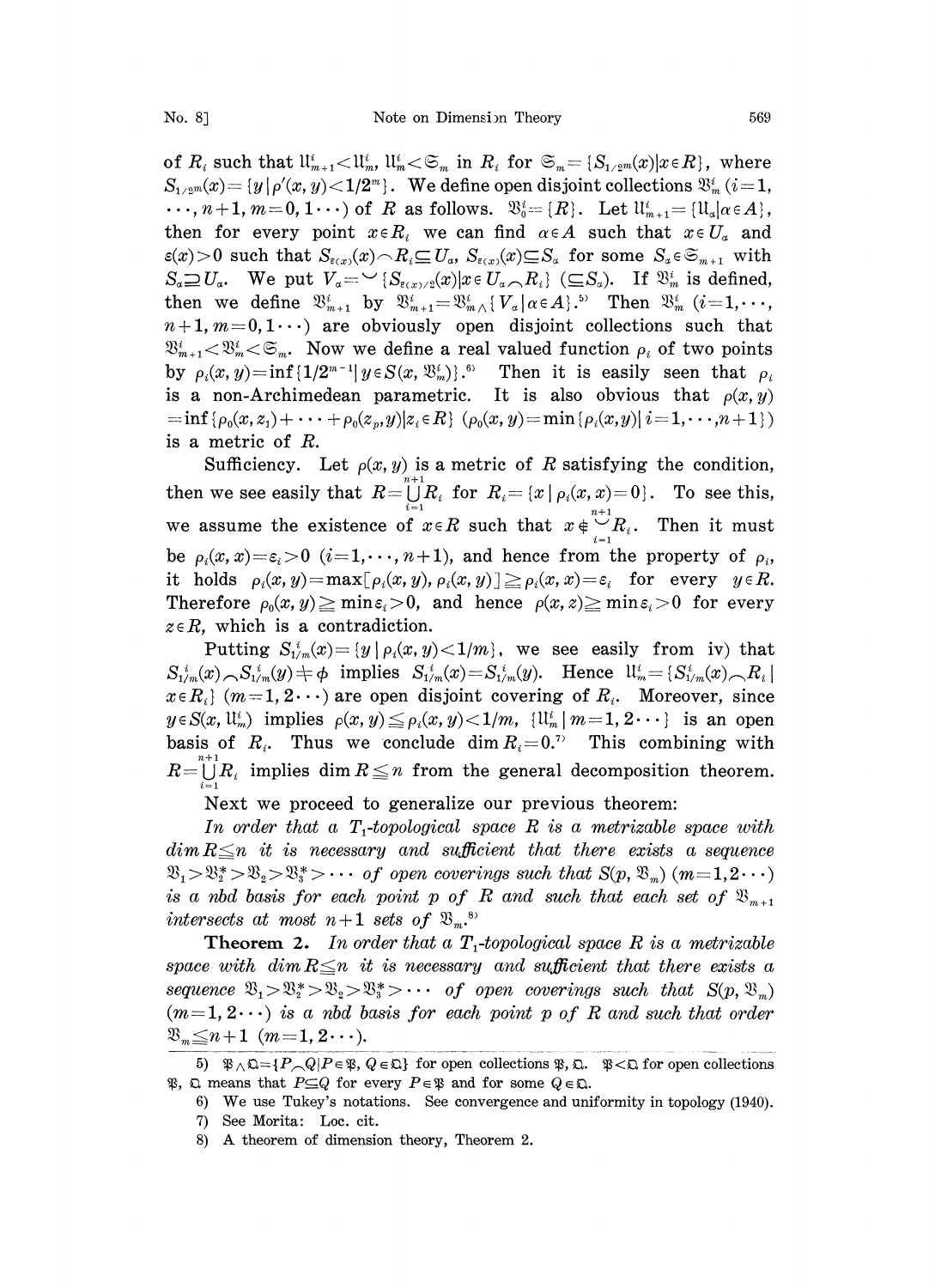570 **J. NAGATA J. NAGATA** [Vol. 32,

Proof. Since the necessity is contained in the above theorem, we prove only the sufficiency. Let  $\mathfrak{B}_1 = \{V_a \mid a \in A\}$ , then we define  $U_a$  by  $U_a = \bigcup \{V | S(V, \mathfrak{B}_2) \subseteq V_a, V \in \mathfrak{B}_2\}.$   $\mathfrak{U}_1 = \{U_a | a \in A\}$  is an open covering of R such that  $\mathfrak{u}_1 > \mathfrak{B}_2$ , and each set of  $\mathfrak{B}_2$  intersects at most *n*+1 sets of  $ll_1$ . Next, we define  $U_{\beta}$  by  $U_{\beta} = \bigcup \{V | S(V, \mathfrak{B}_4) \subseteq V_{\beta},$ <br>for  $\mathfrak{B}_3 = \{V_{\beta} | \beta \in B\}$ . Then for  $\mathfrak{U}_3 = \{U_{\beta} | \beta \in B\}$  it holds  $\mathfrak{B}_4 <$ <br> $\leq \mathfrak{B}^* \leq \mathfrak{B} > 1$ . Since each set of  $\$ for  $\mathfrak{B}_{3} = \{V_{\beta} | \beta \in B\}$ . Then for  $\mathfrak{U}_{3} = \{U_{\beta} | \beta \in B\}$  it holds  $\mathfrak{B}_{4} < \mathfrak{U}_{3} < \mathfrak{U}_{3} < \mathfrak{U}_{4}$ .<br>  $\langle \mathfrak{B}_{3} \times \mathfrak{B}_{2} \rangle = \mathfrak{U}_{1}$ . Since each set of  $\mathfrak{B}_{4}$  intersects at most  $n+1$  sets  $ll_3$ , we can repeat this process and get a sequence  $ll_1 > \mathcal{B}_2 > \mathcal{U}_3^* > \mathcal{U}_3$  $> \mathfrak{B}_4 > \mathfrak{U}_5 > \mathfrak{U}_5 > \mathfrak{B}_6 > \cdots$  of open coverings such that each set of  $\mathfrak{B}_{2m}$ intersects at most  $n+1$  sets of  $\mathfrak{U}_{2m-1}$ . Hence  $\mathfrak{U}_1>\mathfrak{U}_3>\mathfrak{U}_3>\mathfrak{U}_3>\cdots$ is a sequence satisfying the condition of the above theorem, proving  $\dim R \leq n$ .

**Theorem 3.** Let  $n = n_1 + n_2 + \cdots + n_k$  for non-negative integers  $n_i$  $(i=1,\dots,k)$ . If there exist sequences  $\mathfrak{B}_{1i} > \mathfrak{B}_{2i}^* > \mathfrak{B}_{2i} > \mathfrak{B}_{3i}^* > \cdots$   $(i=1,\dots,k)$ . k) of open coverings of a  $T_1$ -space R such that order  $\mathfrak{B}_{m_i} \leq n_i + 1$  and such that  $S(p, \mathfrak{B}_m)$  for  $\mathfrak{B}_m = \bigwedge_{i=1}^k \mathfrak{B}_{m_i}$   $(m=1,2\cdots)$  is a nbd basis of p, then R is a metrizable space with dim  $R \leq n$  and can be embedded in a product of k metrizable spaces  $R_i$   $(i=1,\dots,k)$  with  $\dim R_i \leq n_i$ . (This theorem contains as a special case the sufficiency part of Theorem 2.)

Proof. As in the proof of Theorem 2, we can select sequences  $l_1: l_{2i} > l_{2i}^* > l_{2i} > l_{3i}^* > \cdots$  (i=1, ..., k) of open coverings such that  $S(p, \mathfrak{U}_{m+1})$  intersects at most  $n_i+1$  sets of  $\mathfrak{U}_{m_i}$  and such that  $S(p, \mathfrak{U}_m)$  $(m=1, 2 \cdots)$  is a nbd basis of p for  $\mathfrak{U}_m = \bigwedge_{i=1}^n \mathfrak{U}_{m_i}$ . Let  $\mathfrak{U}_{m_i} = \{U_a | a \in A\}$  for fixed m, i, then we put  $V_a = S(U_a, \mathfrak{U}_{m+1})$ ,  $W_{1/2^{m-1}} = R$ ,  $W_{1/2^m} = S(V_a^c, \mathfrak{U}_{m+2i})$ ;<br>  $W_{1/2^{m+1}} = S(W_{1/2^m}, \mathfrak{U}_{m+3i})$ ,  $W_{1/2^{m+1}} = S(V_a^c, \mathfrak{U}_{m+3i})$ ;  $W_{1/2^m+1/2^{m+1}+1/2^{m+2}}$  $\hspace{20mm} = S(\,W_{1/2^{m}+1/2^{m+1}},\, \mathfrak{U}_{m+4i}), \qquad W_{1/2^{m}+1/2^{m+2}} = S(\,W_{1/2^{m}},\, \mathfrak{U}_{m+4i}), \qquad W_{1/2^{m+2}+1/2^{m+2}}$  $= S(W_{1/2^{m+1}}, \mathfrak{U}_{m+4i}), W_{1/2^{m+2}} = S(V_{\alpha}^c, \mathfrak{U}_{m+4i}), \cdots$ . Defining  $f_{a_{m}i}(x) = \inf\{r\}$  $x \in W_r$ , we get continuous functions  $f_a(\alpha \in A)$  satisfying  $f_{am}(V_a^c)=0$ ,  $f_{ami}(U_a)=1/2^{m-1.9}$  Clearly, for every  $\varepsilon>0$  there exists  $l_i=l_i(\varepsilon)$  such that  $y \in S(x, u_{l_i})$  implies  $|f_{a_{mi}}(x) - f_{a_{mi}}(y)| < \varepsilon \ (\alpha \in A_{mi}, m=1, 2 \cdots)$ . We consider a topological product  $P_i = P\{I_{\alpha} | \alpha \in A_{mi}, m=1, 2 \cdots \}$  of  $P_{\alpha} = \{x |$  $0 \le x \le 1/2^{m-1}$  ( $\alpha \in A_{mi}$ ). Then we define a mapping  $F_i$  of R into  $P_i$ by  $F_i(x) = \{f_{i,m} (x) \mid \alpha \in A_m, m = 1, 2 \cdots \}$  ( $x \in R$ ).

Now we proceed to prove that  $F_i(R)$  ( $\subseteq P_i$ ) is a metrizable space with dim  $F_i(R) \leq n_i$ . Since  $N_a = F_i(R) \cap \{p_a\}$   $p_a > 0$  ( $\alpha \in A_{mi}$ ) are open and since  $f_{ami}(U_a)=1/2^m$ ,  $\vee$  { $U_a | \alpha \in A_{mi}$ } = R,  $\Re_{mi} = \{N_a | \alpha \in A_{mi}\}\$  is an open covering of  $F_i(R)$ . Let us show order  $\mathfrak{N}_{m_i} \leq n_i+1$ . If and  $\alpha_j \in A_{m_i}$   $(j=1,\dots,h)$ , then we can choose  $p = \{p_a\} \in F_i(R)$  and  $x \in R$ ble space<br>  $\begin{array}{ccc} \text{are open} \ i \end{array}$ <br>  $\begin{array}{c} \text{in} \ n \text{in} \end{array}$ <br>  $\begin{array}{c} \bigcap \limits_{j=1}^{h} N_{\alpha_j} \neq \emptyset \ \text{and} \ x \in R \end{array}$ such that  $p \in \bigcap_{j=1}^n N_{\alpha_j}$ ,  $F_i(x) = p$ . Since  $f_{\alpha_j m_i}(x) = p_{\alpha_j} > 0$   $(j=1,\dots,h)$ , it holds  $x \in V_{\alpha_j}$ ,  $\alpha_j \in A_{mi}$   $(j=1,\dots,h)$ . On the other hand, since each  $S(p,$ 

<sup>9)</sup>  $f(V)=\alpha$  means  $f(x)=\alpha$   $(x \in V)$ .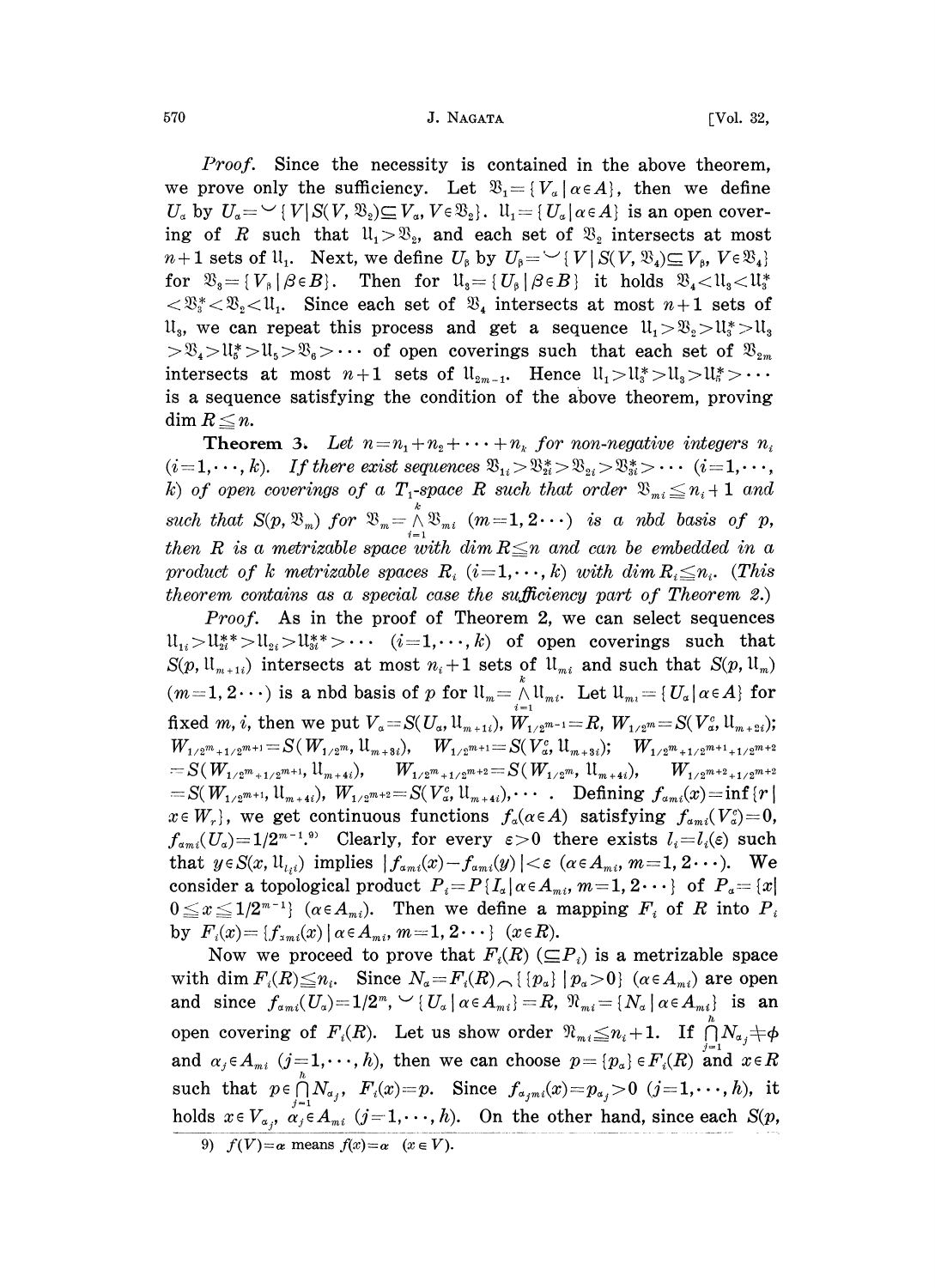$\mathfrak{U}_{m+1}$ ) intersects at most  $n_i+1$  sets of  $\mathfrak{U}_{m}$ , we have order  $\{V_a=S(U_a,$  $\mathcal{H}_{m+1}(|\alpha \in A_{mi}) \leq n_i + 1$ . Therefore we have  $h \leq n_i + 1$ . This means order  $\mathcal{R}_{mi} \leq n_i + 1$ . Moreover  $\mathcal{R}_{m+1i} < \mathcal{R}_{mi}$ , and  $S(p, \mathcal{R}_{mi})$  ( $m=1, 2 \cdots$ ) is a nbd basis of each point p of  $F_i(R)$ ; its proof is left to the reader. From Theorem 2 we can conclude the metrizability of  $F_i(R)$  and  $\dim F_i(R) \leq n_i + 1.$ 

Now we define a mapping  $F(x)$  of R into  $F_1(R) \times F_2(R) \times \cdots \times F_k(R)$ by  $F(x)=(F_1(x),\cdots,F_k(x))\in F_1(R)\times\cdots\times F_k(R)$  ( $x\in R$ ). Then  $F(x)$  is, as easily seen, a homeomorphic mapping and consequently  $R$  is homeomorphic with the subspace  $F(R)$  of the product space  $F_1(R) \times \cdots$  $\times F_k(R)$  with dim  $F_i(R) \leq n_i$  (i=1,..., k). From the general product theorem due to Katětov and Morita<sup>10</sup> we have dim  $R \leq n_1 + \cdots + n_k = n$ .

**Theorem 4.** Every metric space R with  $\dim R \leq n$  can be topologically imbedded in a topological product of  $n+1$  at most 1-dimensional metric spaces.

*Proof.* If dim  $R \leq n$ , then it is easily shown that we can assign a covering  $\mathfrak{B}$  and open collections  $\mathfrak{u}_i$   $(i=1,\dots, n+1)$  for every covering Il of R such that  $\mathfrak{B} < \bigvee^{n+1} \mathfrak{l}_i < \mathfrak{l}$  and such that each  $S^2(p, \mathfrak{B})$  intersects at most one of sets belonging to  $\mathfrak{u}_i$  for a fixed i. Because  $R = \bigcup_{i=1}^{n+1}$ . for some  $R_i$  with dim  $R_i = 0$ , and hence there exists a disjoint cover-<br>ing  $\mathfrak{B}_i$  of R such that  $\mathfrak{B}_i \lt 1$  in  $R_i$ . For every point x of  $R_i$  we<br>denote by  $\varepsilon(x)$  a positive number such that  $S_{\varepsilon(x)}(x) \subset R_i \subset V$ ing  $\mathfrak{B}_i$  of R such that  $\mathfrak{B}_i < \mathfrak{U}$  in  $R_i$ . For every point x of  $R_i$  we denote by  $\varepsilon(x)$  a positive number such that  $S_{\varepsilon(x)}(x) \cap R_i \subseteq V_a \in \mathfrak{B}_i$ ,  $S_{\varepsilon(x)}(x) \subseteq U_a \in \mathfrak{B}_i$  for  $U_a$  defined by  $V_a$ . Then  $\mathfrak{B}'_i = \{ \vee \{S_{\varepsilon(x)/2}(x) \mid x \in V_a\} \}$  $V_a \in \mathfrak{B}_i$  is an open collection of R with  $\bigcup_{i=1}^{n+1} \mathfrak{B}'_i < 1!$ . Selecting a cover-<br>ing  $\mathfrak{B}$  with  $\mathfrak{B}^* < \bigvee_{i=1}^{n+1} \mathfrak{B}'_i$ , we can define an open collection  $\mathfrak{U}_i$  by  $\mathfrak{U}_i$ with  $\mathfrak{B}^* < \bigvee_{i=1}^{n+1} \mathfrak{B}'_i$ , we can define an open collection  $\mathfrak{U}_i$  by  $\mathfrak{U}_i$ <br>  $W | S(W, \mathfrak{B}) \subseteq V_a' | V'_a \in \mathfrak{R}'_i$ . It is easy to see that  $\bigvee_{i=1}^{n+1} \mathfrak{U}_i$  covers R and that each set of  $\mathfrak{B}$  intersects at most one of sets of  $\mathfrak{U}_i$ . Choosing a covering  $\mathfrak{B}$  with  $\mathfrak{B}^{**} < \mathfrak{B}$ , we have open collections and a covering satisfying the required condition.

We denote by  $\mathfrak{S}_1 > \mathfrak{S}_2^* > \mathfrak{S}_3^* > \cdots$  a sequence of covering such that  $S(p,\mathfrak{S}_m)$   $(m=1, 2 \cdots)$  is a nbd basis for each point of R, and take a covering  $\mathfrak{B}$  and collections  $\mathfrak{ll}_{1i}$   $(i=1,\dots, n+1)$  having the above property for  $\mathfrak{S}_2$ , *i.e.*  $\mathfrak{B} < \bigvee_{i=1}^{n+1} \mathfrak{l}_{1i} < \mathfrak{S}_2$  and  $S^2(p, \mathfrak{B})$  intersects at most one set of  $\mathfrak{U}_{1i}$ . Let  $\mathfrak{U}_{1i} = \{U_a \mid \alpha \in A\}$  and define  $\mathfrak{N}_{1i}$  by  $\mathfrak{N}_{1i} = \{S(U_a, \mathfrak{V}), R$  $-\frac{1}{\alpha\epsilon A}\left[\alpha\epsilon A\right]$  for a fixed i, then  $\Re_{1i}$  is a covering with order  $\leq 2$ .  $-\bigcup_{a \in A} U_a |\alpha \in A\}$  for a fixed *i*, then  $\mathfrak{N}_{1i}$  is a covering with order  $\leq 2$ .<br>Moreover,  $\bigwedge_{i=1}^{n+1} \mathfrak{N}_{1i} < \mathfrak{S}_1$  is obvious from  $\mathfrak{S}_2^* < \mathfrak{S}_1$  and from that  $\bigcup_{i=1}^{n+1} \mathfrak{U}_{1i}$  covers R.

Now we notice that every covering  $\mathfrak P$  with order  $\leq 2$  has a locally finite star-refinement  $\mathbb{C}'$  with order  $\leq 2$ . To show this, we put 10 Loc. cit.

10) Loc. cit.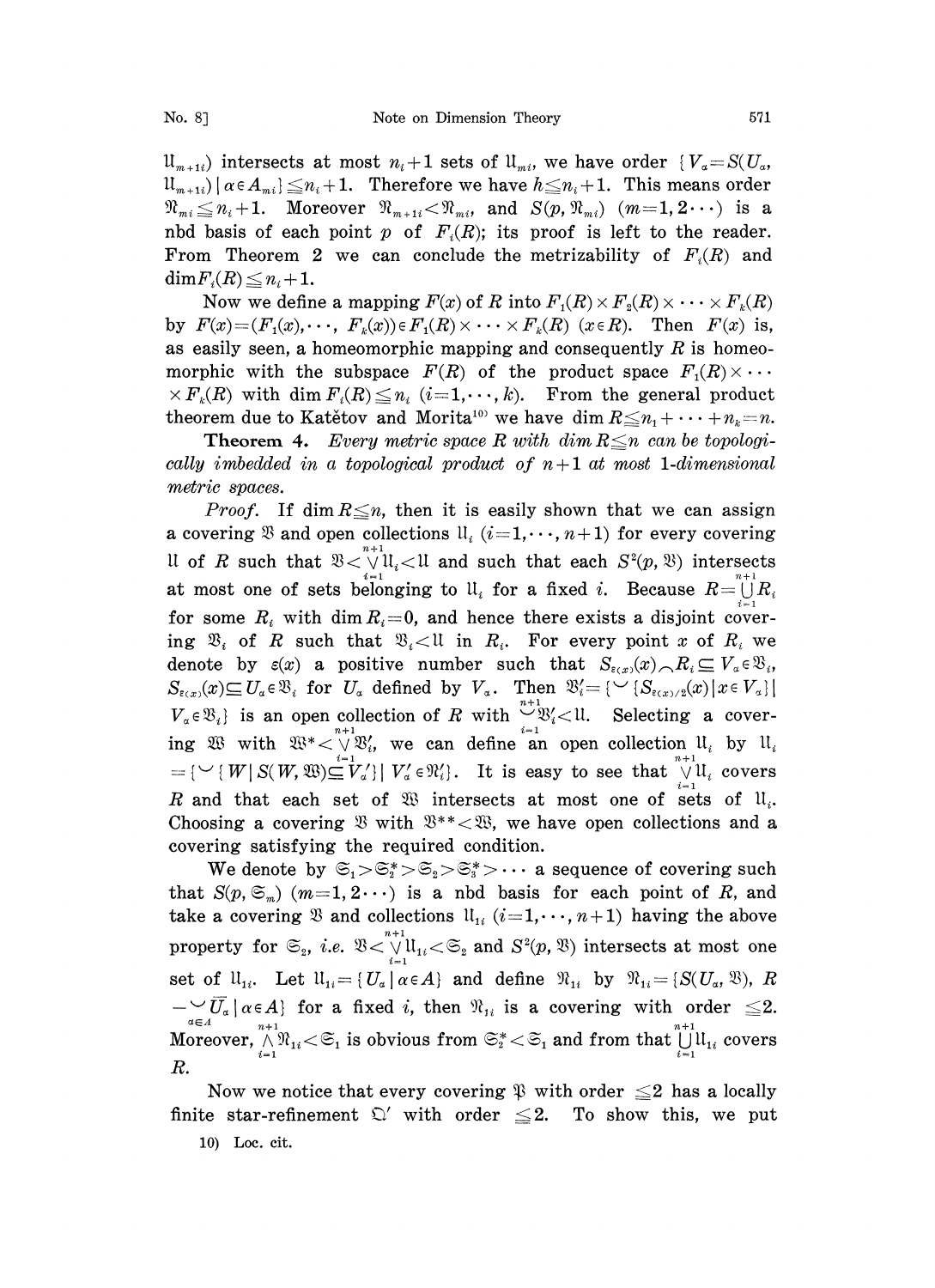$\mathfrak{P} = \{P_s \mid \delta \in D\}$  and denote by  $\mathfrak{P}'$  a star-refinement of  $= \{P' \mid S(P', \mathfrak{P}) \subseteq P_s, P' \in \mathfrak{P}'\} | \delta \in D\}$  is a locally find with order  $\leq 2$ . We define an open set  $L_s$  for example  $M_s - \bigcup_{s+s' \in R} M_{s'} \subseteq L_s \subseteq \overline{$  $\mathfrak{P} = \{P_s \mid \delta \in D\}$  and denote by  $\mathfrak{P}'$  a star-refinement of  $\mathfrak{P}$ . Then  $\mathfrak{M} = \{M_s\}$  $=\forall P'|S(P',\mathfrak{P})\subseteq P_{\delta}, P'\in\mathfrak{P}'|\delta\in D$  is a locally finite refinement of  $\mathfrak{P}$ with order  $\leq 2$ . We define an open set  $L_{\delta}$  for every  $\delta \in D$  such that  $\{A_{\delta}, \emptyset, \emptyset\} \subseteq L_{\delta} \subseteq L_{\delta} \subseteq M_{\delta}$  and put  $Q_{\delta} = L_{\delta} - \bigcup_{\delta',\ast\delta} L_{\delta'}, \emptyset = \{Q_{\delta},\ A_{\delta} \subseteq D, \alpha + \beta\}.$  It is easy to see that  $\bigcirc$  is an open cov  $\bigcirc^{\Delta} \leq \emptyset$ , order  $\bigcirc \leq 2$ . Repeating such a process we ha  $\alpha, \beta \in D, \alpha + \beta$ . It is easy to see that  $\Omega$  is an open covering such that  $\Omega^{\Delta} < \mathfrak{P}$ , order  $\Omega \leq 2$ . Repeating such a process we have a locally finite  $\triangle$ -refinement  $\mathfrak{Q}'$ <br>conditions. of  $\Omega$  with order  $\leq 2$ .  $\Omega'$  satisfies the required conditions.

To show the existence of sequences  $\mathfrak{R}_{1i} > \mathfrak{R}_{2i}^* > \mathfrak{R}_{2i}^* > \cdots$  (i=1,  $\cdots$ ,  $n+1$ ) of coverings with order  $\leq$  2 such that  $\bigwedge_{i=1}^{n+1} \mathfrak{N}_{mi} < \mathfrak{S}_m$ , we assume the existence of such  $\Re_{ti}$  for  $l \leq m$ . Then, there exists, from the above notice, a locally finite covering  $\Re_i$  with order  $\leq 2$  such that  $\mathfrak{R}_i^* < \mathfrak{R}_{mi}$ . Next, we can select open collections  $\mathfrak{P}_i$   $(i=1,\dots, n+1)$  and a covering  $\Omega$  such that  $\mathfrak{M}_{\wedge} \mathfrak{S}_{m+2} > \bigvee_{i=1}^{n+1} \mathfrak{P}_i > \Omega$  for  $\mathfrak{M}$  with  $\mathfrak{M}^{**} < \bigwedge_{i=1}^{m+1}$ and such that each  $S^2(p, \mathbb{Q})$  intersects at most one of sets belonging to  $\mathfrak{P}_i$  for a fixed i. We put  $\mathfrak{P}_i = \{P_\beta \mid \beta \in B\}$ ,  $\mathfrak{P}_i = \{N_\gamma \mid \gamma \leq \tau\}$  and denote by  $\gamma(\beta)$  the first ordinal  $\gamma$  such that  $S(P_\beta, \mathcal{L})\subseteq N_r \in \mathcal{R}_i$  for  $\beta \in B$ . Then we define a covering  $\mathfrak{N}_{m+1i}$  by  $\mathfrak{N}_{m+1i} = {K_r, S(P_\beta, \mathfrak{Q}) | \gamma \lt \tau, \beta \in B}$ , where we put  $K_r = N_r - \sqrt{P_\beta} |\gamma = \gamma(\beta)| \sqrt{S(P_\beta, \mathbb{Q})} |\gamma \pm \gamma(\beta)|$ . It follows easily that  $\mathfrak{N}_{m+1i} < \mathfrak{N}_i$  and order  $\mathfrak{N}_{m+1i} \leq 2$ ; its proof is left to the reader. It holds, from the fact that  $\bigvee_{i=1}^{n+1} \mathfrak{P}_i$  covers  $R$ ,  $\bigwedge_{i=1}^{n+1} \mathfrak{P}_{m+1i} < (\bigvee_{i=1}^{n+1} \mathfrak{P}_i)^*$  $<\mathfrak{S}_{m+1}$ . The formula  $\mathfrak{N}_{m+1}$ ,  $<\mathfrak{N}_i$  combining with  $\mathfrak{N}_i^*$ ,  $\mathfrak{N}_{m}$  implies  $\mathfrak{R}_{m+1i}^* < \mathfrak{R}_{mi}$ . This completes the induction, and hence we get sequences  $\mathbb{R}^{n+1}_{n} < \mathfrak{N}_{m}$ . This completes the induction, and hence we get sequences<br>  $> \mathfrak{N}_{2i}^* > \mathfrak{N}_{2i} > \mathfrak{N}_{3i}^* > \cdots$  ( $i = 1, \cdots, n+1$ ) such that  $\bigwedge_{i=1}^{n+1} \mathfrak{N}_{m_i} < \mathfrak{S}_{m}$ , order  $\mathfrak{R}_{m i} \leq 2$ . Hence we can imbed, from Theorem 3, R into a topological product of  $n+1$  metrizable spaces  $R_i$  with dim  $R_i \leq 1$ .

Definition. We call a covering II a multiplicative covering if every non-empty intersection  $\bigcap_{i=1}^{k} U_i$  of elements  $U_i$   $(i=1,\cdots,k)$  of  $\mathfrak l$  is an element of U.

**Definition.** Let  $n$  be the maximal number such that there exists a sequence  $U_1 \subseteq U_2 \subseteq \cdots \subseteq U_n$  of elements of a multiplicative covering U, then *n* is called the *length* of  $\mathfrak{u}^{\text{11}}$ .

**Definition.** We mean by the rank of an element U of a multiplicative covering  $\mathfrak l$  the maximal number r such that there exists a sequence  $U=U_1\overline{\leq U_2\leq \cdots \leq U_r}$  of elements of U.

**Theorem 5.** In order that a  $T_1$ -space R is a metrizable space with dim  $\leq n$  it is necessary and sufficient that there exists a sequence

<sup>11)</sup> The definitions and investigations on length of finite covering are due to P. Alexandroff and A. Kolmogoroff: Endliche Uberdeckung topologisher Riume, Fun. Math., 26 (1936).